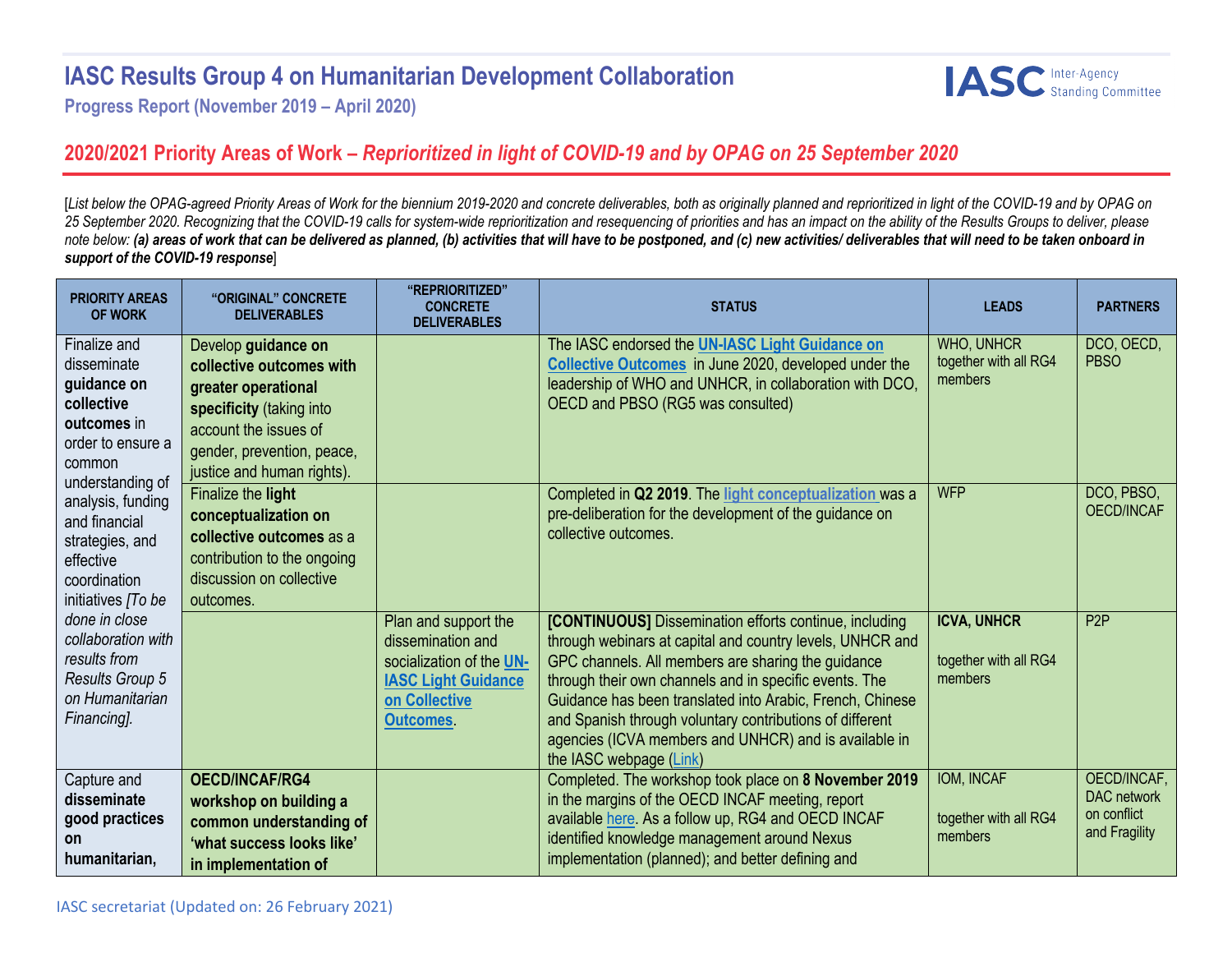| development<br>and peace<br>collaboration<br>within the IASC. | nexus approaches and to<br>help strengthen<br>collaboration and<br>complementarity between<br>bilateral and multilateral<br>approaches in taking<br>forward nexus approaches.                                                         |                                                                                                                                                                                                                                                 | understanding the 'peace pillar' of the nexus (completed<br>contribution from RG4 with the issue paper) as key<br>collaboration areas.                                                                                                                                                                                                                                                                                                                                                                                                                                                                                                                                                                                                                                                                                                                                                                |                                                                                  |                                                                                       |
|---------------------------------------------------------------|---------------------------------------------------------------------------------------------------------------------------------------------------------------------------------------------------------------------------------------|-------------------------------------------------------------------------------------------------------------------------------------------------------------------------------------------------------------------------------------------------|-------------------------------------------------------------------------------------------------------------------------------------------------------------------------------------------------------------------------------------------------------------------------------------------------------------------------------------------------------------------------------------------------------------------------------------------------------------------------------------------------------------------------------------------------------------------------------------------------------------------------------------------------------------------------------------------------------------------------------------------------------------------------------------------------------------------------------------------------------------------------------------------------------|----------------------------------------------------------------------------------|---------------------------------------------------------------------------------------|
|                                                               |                                                                                                                                                                                                                                       | <b>NEW DELIVERABLE</b><br>- COVID-19<br>Identify key action<br>areas to develop and<br>implement a nexus<br>approach around in<br>collaboration and<br>support the application<br>of a nexus approach<br>on those areas in<br>fragile contexts. | <b>[COMPLETED]</b> The "Commitments into Action" paper was<br>completed in Q2 2020, which identifies four action areas,<br>namely (i) Diverse financing, (ii) Multi-stakeholder<br>engagement, (iii) Knowledge, analysis and information<br>sharing, and (iv) Full range of tools and approaches. An<br>INCAF-IASC meeting took place on 14 May to apply a<br>nexus approach in fragile contexts.                                                                                                                                                                                                                                                                                                                                                                                                                                                                                                     | Co-Chairs<br>together with all RG4<br>members                                    | UNSDG,<br><b>OECD INCAF</b>                                                           |
|                                                               | <b>Consolidate lessons</b><br>learned and identify good<br>practices in selected fragile<br>contexts from the<br><b>Community of Practice and</b><br>other RG4 members on<br>humanitarian,<br>development and peace<br>collaboration. |                                                                                                                                                                                                                                                 | [COMPLETED] and on-going<br>A number of meetings and online sessions took place to<br>share practice and to identify areas to include in further<br>knowledge management processes, the following:<br>Pop up sessions on thematic issues:<br>"Inter-Agency Humanitarian Evaluation on the Ethiopia<br>Drought Response, focus on analysis around the<br>nexus". Presenters from GPPI (Jan 2020)<br>"Briefing on key questions and considerations for<br>donors at the triple nexus: lessons from UK and<br>Sweden", co-organized with RG5 and with presenters<br>from Development Initiatives (Feb 2020).<br>"Collective outcomes in practice: down-scaling<br>commitments and coordination through sub-national<br>area-based programming-the experience from Chad"<br>with presenters from Chad Wash Cluster, Chad Food<br>Security cluster, WFP global FS cluster and Oxfam in<br>Chad (Oct 2020). | Co-Chairs<br>RG5 - around quality<br>funding<br>together with all RG4<br>members | OECD/INCAF,<br>DAC network<br>on conflict<br>and Fragility<br><b>The Nexus</b><br>CoP |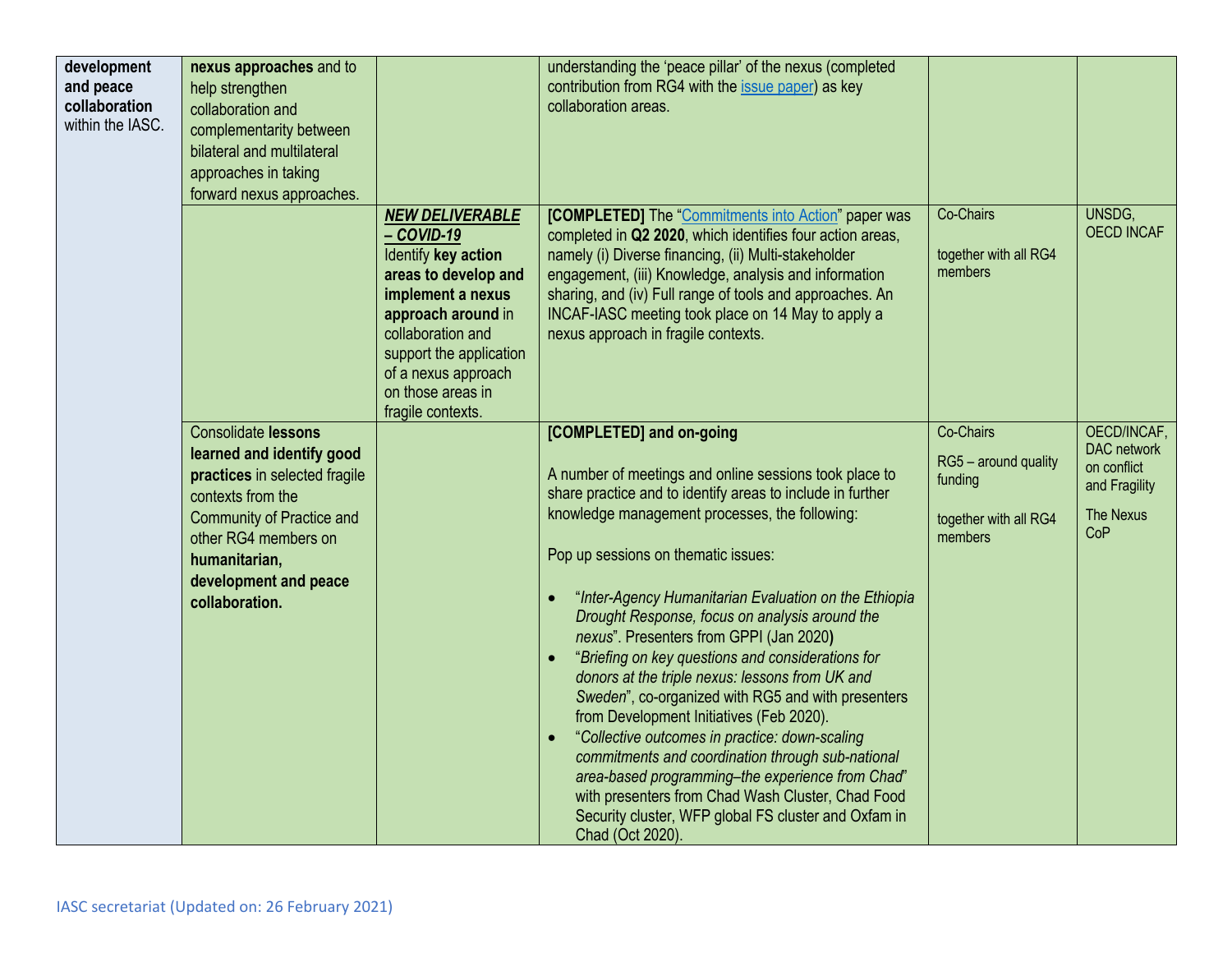|  |                                                                                                                                                                                                                                                                                                   | "Financing displacement and durable solutions in the<br>HDPN" with presenters from INCAF, OECD and OIM<br>(Nov 2020)<br>"Scaling up Disaster Risk Reduction in Humanitarian<br>Action". With presenters from UNDRR and OCHA (Feb<br>2021)<br>As part of the collaboration with INCAF (OCDE), a Joint<br>INCAF-IASC Results Group 4 session on Peace in the HDP<br>Nexus. The round table aimed at unpacking what "Peace"<br>means in the context of the Humanitarian-Development-<br>Peace Nexus (HDPN). The panel was composed by<br>colleagues from OCHA, OECD, ICRC, Irish Aid and the<br>Humanitarian working group in Mali, and facilitated by the<br>New Humanitarian. |                                                                                                             |                          |
|--|---------------------------------------------------------------------------------------------------------------------------------------------------------------------------------------------------------------------------------------------------------------------------------------------------|------------------------------------------------------------------------------------------------------------------------------------------------------------------------------------------------------------------------------------------------------------------------------------------------------------------------------------------------------------------------------------------------------------------------------------------------------------------------------------------------------------------------------------------------------------------------------------------------------------------------------------------------------------------------------|-------------------------------------------------------------------------------------------------------------|--------------------------|
|  | <b>NEW DELIVERABLE</b><br>- OPAG 25 -<br>September 2020<br>Based on criteria that<br>RG4 will create on<br>"good HDC<br>approaches",<br>mapping where the<br>nexus is happening in<br>the field, reflect on<br>what is working, what<br>models are being used,<br>and highlight good<br>practice. | <b>June 2021</b><br>A concept note will be endorsed third week of February<br>2021. The sub-group has pre-identified about 15 country<br>from which to collect information and map good HDN<br>practice through a survey to be filled out by the RCO in<br>collaboration with other key stakeholders over the<br>month of March. The survey will be coordinated with<br>other relevant RG4 initiatives. Sub-group members are<br>working with field representatives to ensure an inclusive<br>approach, ensuring the participation of NGOs and other key<br>stakeholders as local actors<br>Final product is expected in June 2021                                           | OCHA, WFP, FAO,<br>WVI, UNFPA, UNDP,<br>FAO, PBSO, Oxfam,<br><b>DCO</b><br>together with all RG4<br>members | Community of<br>Practice |
|  | <b>NEW DELIVERABLE</b><br>$-$ OPAG 25<br>September 2020<br>Work on better<br>understanding of<br>financing across the<br>nexus, also to use as<br>input to our OECD<br>DAC/INCAF                                                                                                                  | The initial conversation with RG5 has started and ideas<br>identified.<br>Coordination with INCAF to be feeding into the research on<br>financing mechanisms and initial discussions around the<br>session on findings.                                                                                                                                                                                                                                                                                                                                                                                                                                                      | <b>ICVA, Save the</b><br>Children, UNICEF, DI,<br>UNDP, WVI, Oxfam<br>together with all RG4<br>members      | OECD/INCAF               |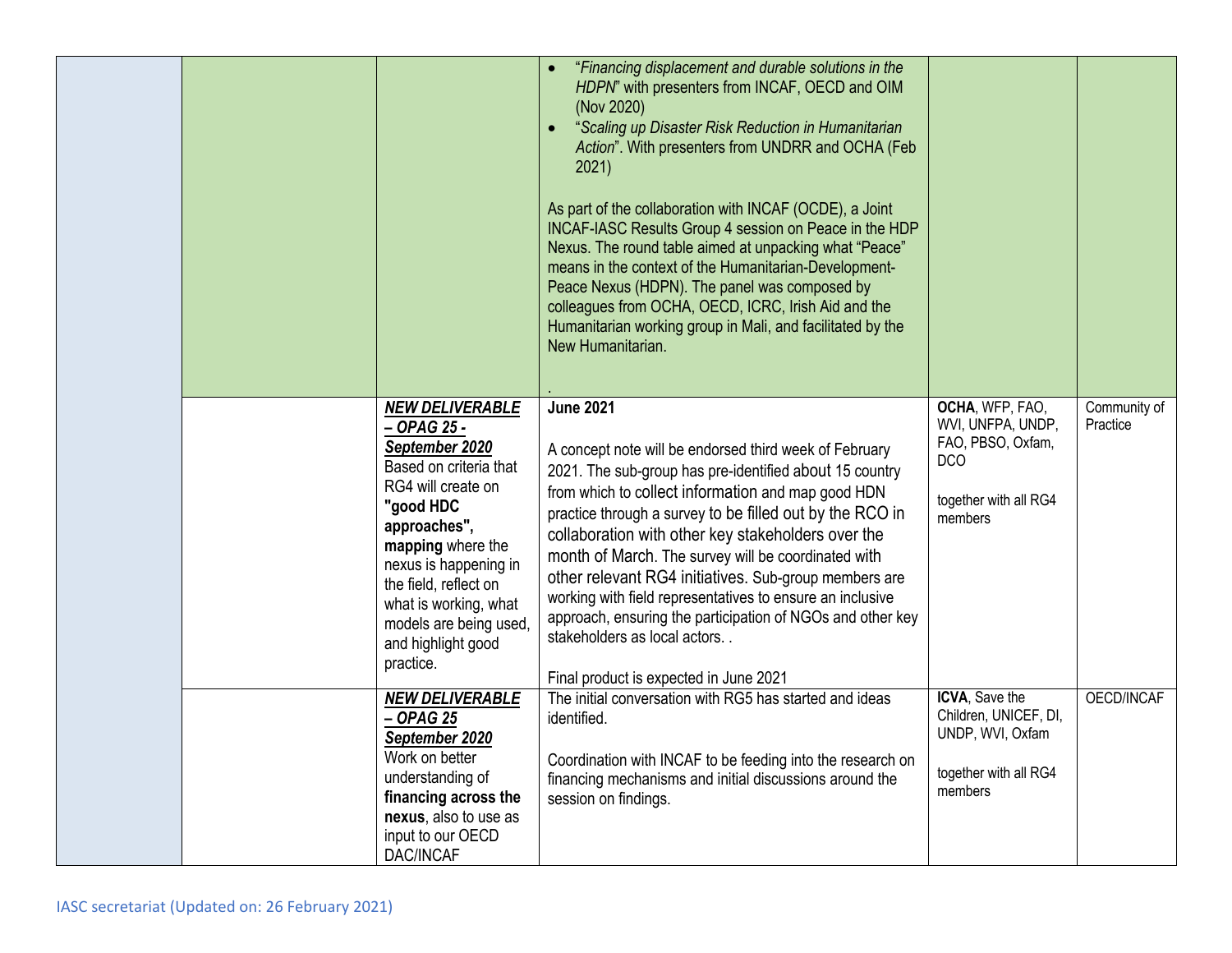|                                                                        |                                                                                                                                                                                                                   | discussions on donors<br>"walking the talk"                                                                                                                                                                    |                                                                                                                                                                                                                                                                                                                                                                                                                                                                                                                           |                                                                                                                                                       |              |
|------------------------------------------------------------------------|-------------------------------------------------------------------------------------------------------------------------------------------------------------------------------------------------------------------|----------------------------------------------------------------------------------------------------------------------------------------------------------------------------------------------------------------|---------------------------------------------------------------------------------------------------------------------------------------------------------------------------------------------------------------------------------------------------------------------------------------------------------------------------------------------------------------------------------------------------------------------------------------------------------------------------------------------------------------------------|-------------------------------------------------------------------------------------------------------------------------------------------------------|--------------|
|                                                                        |                                                                                                                                                                                                                   | <b>NEW DELIVERABLE</b><br>- OPAG 25<br>September 2020<br>Consult with local<br>organizations and<br>NNGOs on their<br>experience of nexus<br>approaches and look at<br>where RG4 can<br>support these actors   | The initial consultation phase will be integrated with the<br>mapping exercise. Contacts with RG1 and other initiatives<br>(Grand bargain) are ongoing to build on existing evidence.                                                                                                                                                                                                                                                                                                                                     | Oxfam, Save the<br>Children, UNICEF,<br>ILO, ICVA, UNFPA,<br>InterAction,<br>together with all RG4<br>members                                         |              |
|                                                                        |                                                                                                                                                                                                                   | <b>NEW DELIVERABLE</b><br>- OPAG 25<br>September 2020<br>Learn about what<br>works for INGOs under<br>a nexus approach                                                                                         | The initial consultation phase will be integrated with the<br>mapping exercise.                                                                                                                                                                                                                                                                                                                                                                                                                                           | ICVA, WVI,<br>InterAction, Oxfam<br>together with all RG4<br>members                                                                                  |              |
| Provide inter-<br>agency guidance<br>on the HDN and<br>its linkages to | Finalize Key Messages on<br>the Humanitarian-<br><b>Development Nexus and</b><br>its Links to Peace.                                                                                                              |                                                                                                                                                                                                                | [COMPLETED] The Key Messages were incorporated in<br>the issue paper which is up to date on current<br>developments.                                                                                                                                                                                                                                                                                                                                                                                                      | World Vision, IOM<br>together with all RG4<br>members                                                                                                 | <b>UNSDG</b> |
| peace, while<br>safeguarding<br>humanitarian<br>principles             | Strengthen the articulation<br>of Peace in the Nexus<br>through the development of<br>guidance specifically on the<br>conditions under which the<br>triple collaboration<br>approaches are appropriate<br>or not. |                                                                                                                                                                                                                | [COMPLETED] The "Issue paper: Exploring peace within<br>the Humanitarian-Development-Peace Nexus (HDPN)" was<br>endorsed in Nov 2020. It entails key messages on HDN<br>and its links to peace. The dissemination efforts continue.                                                                                                                                                                                                                                                                                       | IOM, FAO,<br>OECD/INCAF, World<br>Vision,<br>PBSO ICVA, ICRC,<br>UNFPA, ILO,<br>OHCHR, UNDP, WFP,<br>UNICEF, OCHA<br>together with all RG4<br>members | Interpeace,  |
|                                                                        |                                                                                                                                                                                                                   | <b>NEW DELIVERABLE</b><br>- OPAG 25<br>September 2020<br>Compile and<br>disseminate Practical<br><b>Guidance or other</b><br>tool to help<br>humanitarians in the<br>field understand when<br>and how they can | June 2021 (initial results)<br>The sub-group is mapping existing guidance and tool kits to<br>operationalize the P in the Nexus. A Concept Note outlining<br>the final deliverables was endorsed by RG4 first week of<br>March; development of an app to ease stakeholders'<br>access to key information is currently being considered.<br>Several external stakeholders, including humanitarian<br>donors such as Canada, have requested permission to use<br>the "Issue paper: Exploring peace within the Humanitarian- | WFP, IOM, UNICEF,<br>ILO, WVI, UNFPA,<br>PBSO, DCO, OCHA<br>together with all RG4<br>members                                                          |              |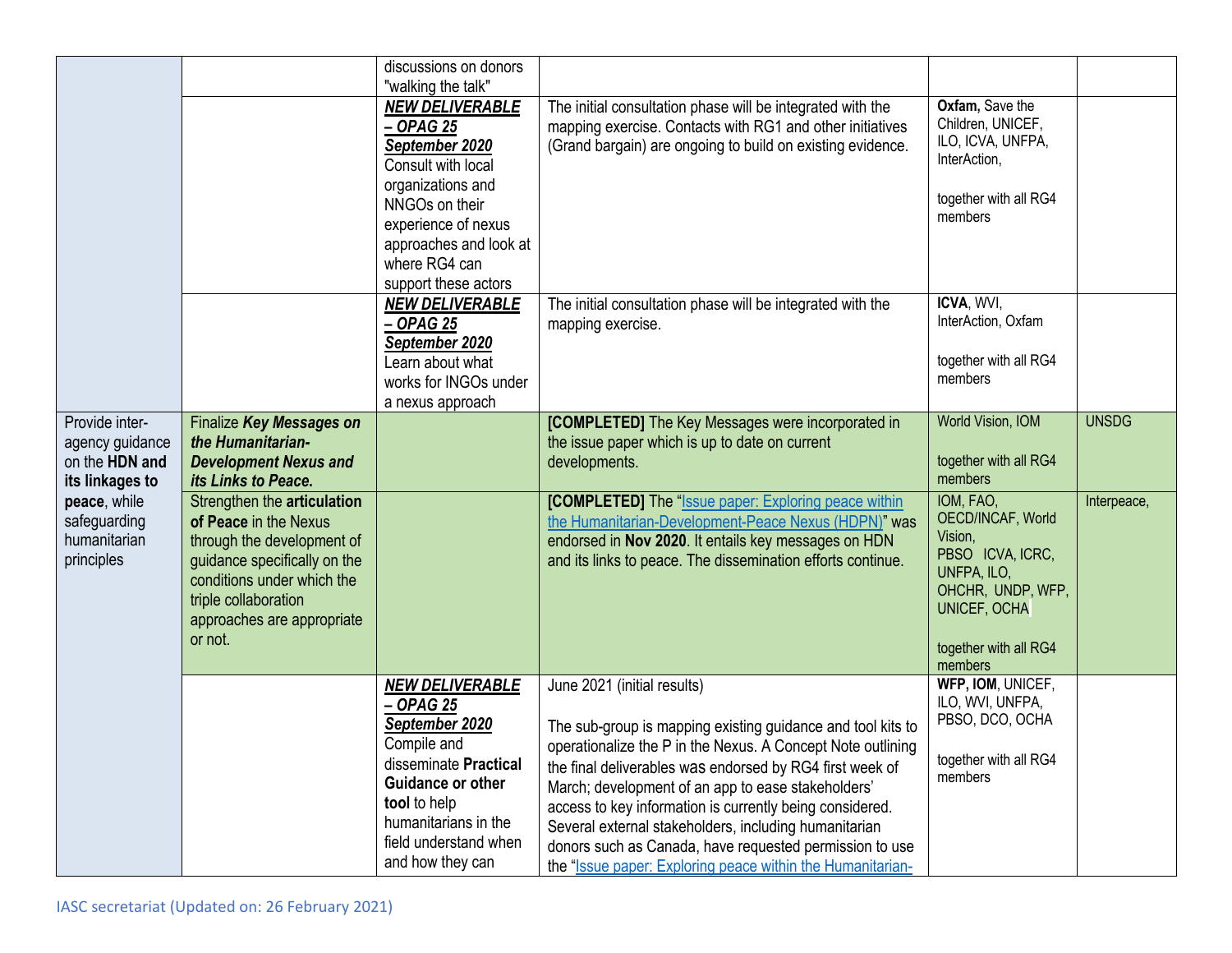|                                                                                                                                                                                                      |                                                                                                                                                                   | engage with Peace<br>actors, processes and<br>programming (noting<br>that RG4 exists to<br>provide advice to<br>humanitarians and is<br>not a peace group per<br>se)                                    | Development-Peace Nexus (HDPN)" for their training<br>package for their staff.                                                                                                                                                                                                                                                                                                                                                                                                                                                                                                                                                                                                                    |                                                                                 |                    |
|------------------------------------------------------------------------------------------------------------------------------------------------------------------------------------------------------|-------------------------------------------------------------------------------------------------------------------------------------------------------------------|---------------------------------------------------------------------------------------------------------------------------------------------------------------------------------------------------------|---------------------------------------------------------------------------------------------------------------------------------------------------------------------------------------------------------------------------------------------------------------------------------------------------------------------------------------------------------------------------------------------------------------------------------------------------------------------------------------------------------------------------------------------------------------------------------------------------------------------------------------------------------------------------------------------------|---------------------------------------------------------------------------------|--------------------|
|                                                                                                                                                                                                      |                                                                                                                                                                   | <b>NEW DELIVERABLE</b><br>Develop messaging<br>on how to make<br>nexus approaches<br>compatible with<br>humanitarian<br>principles, based on<br>concrete challenges<br>shared by members<br>and others. | The work will commence in Q3/4 2021                                                                                                                                                                                                                                                                                                                                                                                                                                                                                                                                                                                                                                                               | UNICEF, ICVA, ICRC,<br><b>PBSO</b><br>The work will<br>commence in Q3/4<br>2021 |                    |
| Upon request,<br>provide support<br>to country<br>operations<br>through a system<br>of pooling or<br>coordinating<br>capacities,<br>including by<br>working with the<br>humanitarian-<br>development | Strengthen field<br>practitioners by<br>maintaining and<br>expanding the community<br>of practice Network (HDN<br>CoPN).                                          |                                                                                                                                                                                                         | <b>Continuous.</b> The Network continues to provide an informal<br>space as a connecting hub for country-level and global<br>discussions, sharing knowledge and lessons learned, and<br>bringing together different actors. Its activities are<br>supportive of RG4's other workstreams, including the<br>development of the guidance on collective outcomes and<br>knowledge management. A survey was recently conducted<br>three years after the Network's establishment, where<br>interest was expressed for the Network to pursue advocacy<br>nexus, address country-specific challenges/solutions with<br>regards to nexus. Its ToR have since been reviewed to<br>reflect this way forward. | <b>WFP, ICVA</b>                                                                |                    |
| nexus<br>community of<br>practitioners, the<br><b>Joint Steering</b><br>Committee,<br>among others.                                                                                                  | Collate and provide<br>information regarding IASC<br>members' capacities that<br>can be pooled to respond<br>to requests for technical<br>support from the field. |                                                                                                                                                                                                         | [COMPLETED]<br>A matrix mapping information on the HDPN capacity<br>deployed for country support was built in December 2019,<br>with the idea to keep it updated. The purpose was to<br>maintain an update on a global overview about HDPN<br>support; to follow the trend of capacities and, quite<br>importantly to support over time, reduce overlaps and cover<br>gaps when required; to facilitate contact between agencies<br>and organisations in respective regions/countries. With the<br>learning from this initiative it was agreed by the group to                                                                                                                                    | Co-Chairs (UNDP,<br>Oxfam)<br>together with all RG4<br>members                  | All RG4<br>members |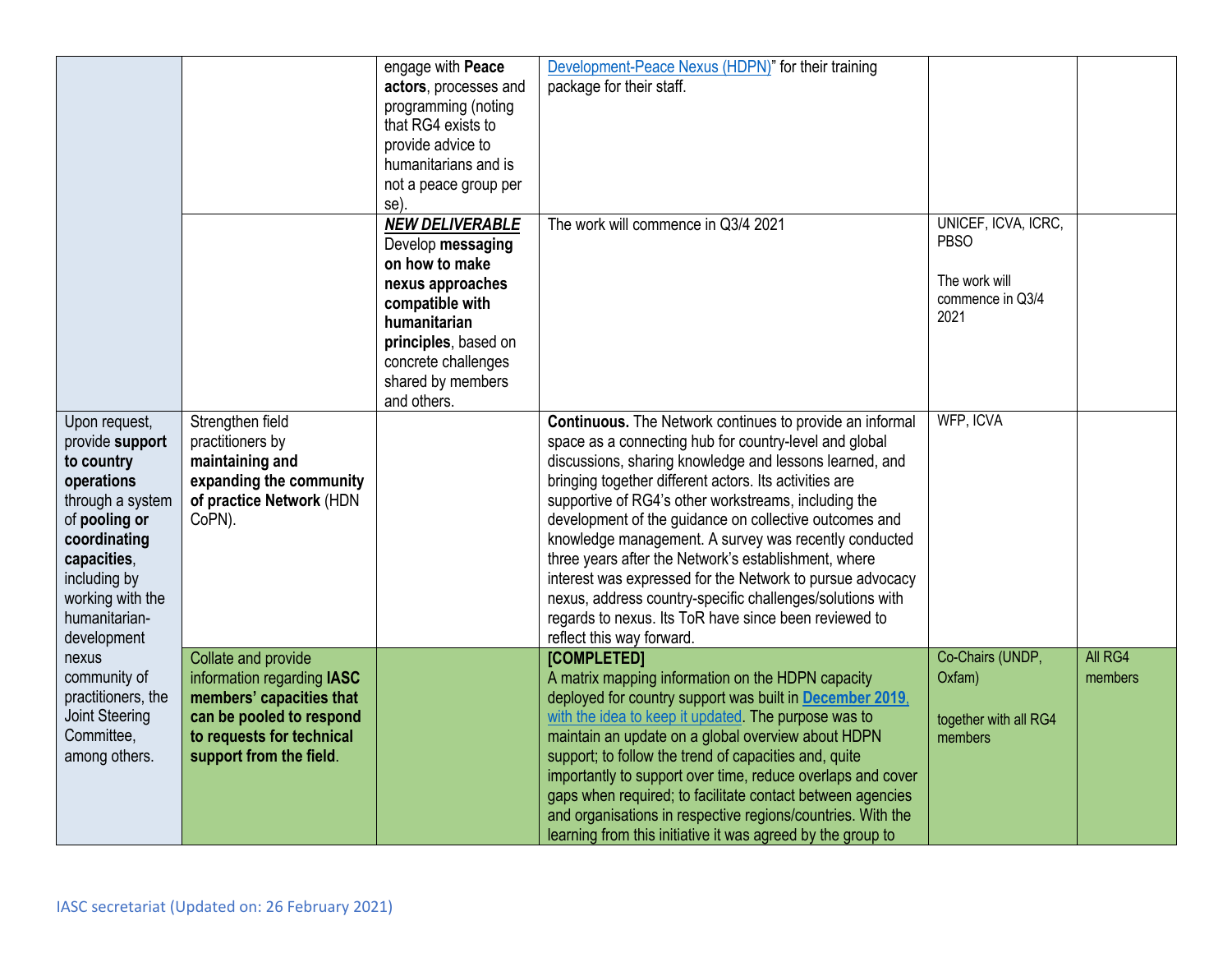|                                                                                                |                                                         | launch a mentoring initiative that will give a tailored support<br>to the specific needs (see below)<br>In 2020 while RG4 members have been in contact with a<br>number of countries and coordinated, only one formal<br>request for support was addressed to RG4 from Chad. |                                         |               |
|------------------------------------------------------------------------------------------------|---------------------------------------------------------|------------------------------------------------------------------------------------------------------------------------------------------------------------------------------------------------------------------------------------------------------------------------------|-----------------------------------------|---------------|
|                                                                                                | <b>NEW DELIVERABLE</b><br>$-$ OPAG 25                   | RG4 members supported the evolution of support to<br>countries through a mentoring approach. An initial proposal                                                                                                                                                             | Co-Chairs (Oxfam,<br>UNDP)              |               |
|                                                                                                | September 2020<br>Put in place a Nexus                  | has been already discussed with RG4 members and In the<br>coming months the details will be defined to ensure good                                                                                                                                                           |                                         |               |
|                                                                                                | mentor system                                           | implementation.                                                                                                                                                                                                                                                              | together with all RG4<br>members        |               |
|                                                                                                |                                                         |                                                                                                                                                                                                                                                                              |                                         |               |
|                                                                                                | <b>NEW DELIVERABLE</b><br>$-$ OPAG 25<br>September 2020 | The work will commence in Q3/4 2021                                                                                                                                                                                                                                          | OCHA, ICVA, WVI,<br>IOM, PBSO           |               |
|                                                                                                | Put together an<br>induction package for                |                                                                                                                                                                                                                                                                              | together with all RG4<br>members        |               |
|                                                                                                | nexus advisors being                                    |                                                                                                                                                                                                                                                                              |                                         |               |
|                                                                                                | deployed to the field -<br>including reading and        |                                                                                                                                                                                                                                                                              |                                         |               |
|                                                                                                | lists of people to talk to                              |                                                                                                                                                                                                                                                                              |                                         |               |
|                                                                                                | - this could become a                                   |                                                                                                                                                                                                                                                                              |                                         |               |
|                                                                                                | general training<br>workstream.                         |                                                                                                                                                                                                                                                                              |                                         |               |
| Strengthen the<br>Review and suggest                                                           |                                                         | Completed in August 2019. RG4 member provided                                                                                                                                                                                                                                | RG4 members                             | <b>UNSDCF</b> |
| adaptation of planning tools<br>sharing of data<br>to support better alignment<br>and analysis |                                                         | substantial inputs to the companion documents on HDPN<br>and the CCA of the UNSDCF.                                                                                                                                                                                          |                                         |               |
| and enable the<br>between country-based                                                        |                                                         |                                                                                                                                                                                                                                                                              |                                         |               |
| humanitarian and<br>adaptation of<br>planning tools to<br>development plans                    |                                                         |                                                                                                                                                                                                                                                                              |                                         |               |
| support better<br>through input provided to                                                    |                                                         |                                                                                                                                                                                                                                                                              |                                         |               |
| the companion documents<br>alignment<br>on HDPN and the CCA of<br>between country-             |                                                         |                                                                                                                                                                                                                                                                              |                                         |               |
| the UNSDCF.<br>based                                                                           |                                                         |                                                                                                                                                                                                                                                                              |                                         |               |
| humanitarian and                                                                               | <b>NEW DELIVERABLE</b>                                  | A concept note was endorsed in February 2021. The sub-                                                                                                                                                                                                                       | DCO, WVI                                |               |
| development<br>plans [consider                                                                 |                                                         |                                                                                                                                                                                                                                                                              |                                         |               |
| doing so for the                                                                               | <u>– OPAG 25</u>                                        | group is using a pragmatic approach to connect HQ and the                                                                                                                                                                                                                    |                                         |               |
|                                                                                                | September 2020<br>Engage with countries                 | field to support UNCTs that are designing their CCA and<br>CF. A Mapping of countries provides guidance to link the                                                                                                                                                          | together with all RG4<br>members UNHCR, |               |
| JSC pilot<br>countries as a                                                                    | (size been defined out<br>of 40) undertaking a          | field process to HQs to ensure that HDPN is well reflected.<br>For the CCA it ensures linkages between the HNO and data                                                                                                                                                      | OCHA, UNDRR,                            |               |